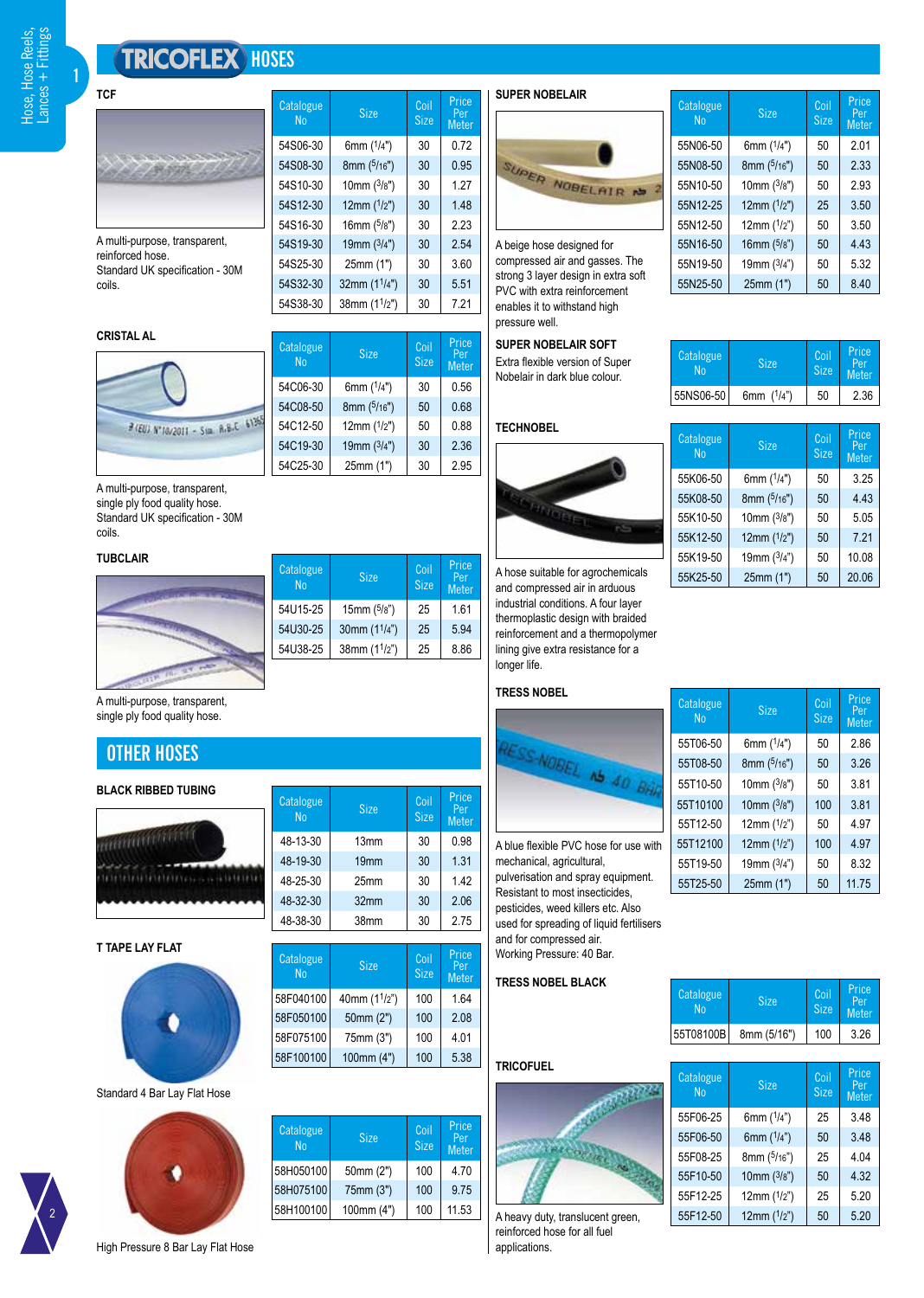# **TRICOFLEX** HOSES





A very light, flexible, economy suction hose, for agricultural and industrial use Working Pressure: 25-38 5 Bar 50-75 4 Bar

#### **SPIRABEL GMDS SUCTION HOSE**



A green medium duty spiral hose with a PVC helix reinforcement for use with suction and discharge of liquids, waste water, effluent etc., high flexibility at low temperature.

#### **SPIRE ACIER**



## A transparent, flexible

suction/ delivery hose with a galvanised steel spiral making it highly resistant to vacuum and crushing. Smooth inner walls give low flow losses and make this hose easy to clean. Food quality hose suitable for temperatures up to 40°C.

| Catalogue<br>N <sub>0</sub> | <b>Size</b>    | Coil<br><b>Size</b> | Price<br>Per<br><b>Meter</b> |
|-----------------------------|----------------|---------------------|------------------------------|
| 56L25-50                    | 25mm (1")      | 50                  | 2.67                         |
| 56L38-30                    | 38mm $(11/2")$ | 30                  | 4.27                         |
| 56L50-30                    | 50mm (2")      | 30                  | 6.93                         |
| 56L63-50                    | 63mm $(21/2")$ | 50                  | 10.30                        |
| 56L75-25                    | 75mm (3")      | 25                  | 11.80                        |

alogue Size <mark>Coil</mark><br>No Size Size

alogue Size <mark>Coil</mark><br>No Size Size

 $56U12-30$  12mm  $(1/2")$  30 3.50  $56U20-30$  20mm  $(3/4")$  30 5.83  $56U25-30$  25mm (1") 30  $8.37$ 56U38-30  $38$ mm (1<sup>1</sup>/2") 30 14.95

 $56M25-30$  25mm (1") 30 3.23  $56M32-30$  32mm (1<sup>1</sup>/4") 30 3.81 56M38-30  $\vert$  40mm (1<sup>1</sup>/2") 30 5.04  $56M50-30$  50mm (2") 30 6.83  $56M63-30$  63mm (2<sup>1</sup>/2") 30 8.87 56M76-30 75mm (3") 30 10.43

Size

Size

Price Per Meter

**Price** Per Meter

Catalogue<br>No

Catalogue<br>No



TRICOFLEX WORKING PRESSURE  $1/2$ "  $5/8$ "  $3/4$ " = 10 Bar (150 psi) 1"  $1^{1}/4$ "  $1^{1}/2$ "  $2$ " = 8 Bar (119 psi) TRICOFLEX WORKING TEMPERATURE:

-15°C TO 60°C

| Catalogue<br><b>No</b> | <b>Size</b>      | Coil<br><b>Size</b> | <b>Price Per</b><br><b>Meter</b> | Pallet<br>Qty |
|------------------------|------------------|---------------------|----------------------------------|---------------|
| 55-12-25               | $1/2$ " (12.5mm) | 25M                 | 2.55                             | 54            |
| 55-12-50               | $1/2$ " (12.5mm) | 50M                 | 2.55                             | 36            |
| 55-12-99               | $1/2$ " (12.5mm) | 100M                | 2.55                             | 16            |
| 55-15-50               | $5/8"$ (15mm)    | 50M                 | 3.28                             | 18            |
| 55-15-99               | $5/8"$ (15mm)    | 100M                | 3.28                             | 10            |
| 55-19-25               | $3/4"$ (19mm)    | <b>25M</b>          | 4.46                             | 30            |
| 55-19-50               | $3/4"$ (19mm)    | 50M                 | 4.46                             | 20            |
| 55-19-99               | $3/4$ " (19mm)   | 100M                | 4.46                             | 8             |
| 55-25-25               | 1" (25mm)        | 25M                 | 7.03                             | 20            |
| 55-25-50               | 1" (25mm)        | 50M                 | 7.03                             | 10            |
| 55-25-99               | 1" (25mm)        | 100M                | 7.03                             | 4             |
| 55-32-25               | $11/4$ " (30mm)  | <b>25M</b>          | 11.21                            | 16            |
| 55-32-50               | $11/4"$ (30mm)   | 50M                 | 11.21                            | 8             |
| 55-40-25               | $11/2$ " (40mm)  | <b>25M</b>          | 18.91                            | 6             |
| 55-40-50               | $11/2$ " (40mm)  | 50M                 | 18.91                            | 4             |
| 55-50-25               | 2" (50mm)        | <b>25M</b>          | 28.30                            | 5             |
| 55-50-50               | 2" (50mm)        | 50M                 | 28.30                            | 3             |

# **PRIMABEL**



Flexible 5 layer knitted hose with foamed "Soft&Flex" structure.

| Catalogue<br>N <sub>0</sub> | <b>Size</b>      | Coil<br><b>Size</b> | <b>Price Per</b><br>Meter |
|-----------------------------|------------------|---------------------|---------------------------|
| 57P12-25                    | $1/2$ " (12.5mm) | 25M                 | 177                       |
| 57P12-50                    | $1/2$ " (12.5mm) | 50M                 | 1.77                      |
| 57P12-99                    | $1/2$ " (12.5mm) | 100M                | 1.77                      |
| 57P19-25                    | $3/4$ " (19mm)   | 25M                 | 3.07                      |
| 57P19-50                    | $3/4$ " (19mm)   | 50M                 | 3.07                      |
| 57P19-99                    | $3/4$ " (19mm)   | 100M                | 3.07                      |
| 57P25-25                    | 1" (25mm)        | 25M                 | 5.05                      |
| 57P25-50                    | 1" (25mm)        | 50M                 | 5.05                      |
| 57P25-99                    | 1" (25mm)        | 100M                | 5.05                      |

#### **SPRINKLER HOSE**



| Catalogue<br>N <sub>0</sub> | Coil<br><b>Size</b>                            | Price<br>Per<br>Coil | Box<br>Oty |
|-----------------------------|------------------------------------------------|----------------------|------------|
| 55-05-07                    | 7.5M                                           | 29.25                | 15         |
| 55-05-15                    | 15.0M                                          | 38.50                | 15         |
|                             | A perforated fine spray garden sprinkler hose, |                      |            |
|                             | complete with universal snap fitting.          |                      |            |

3

**1**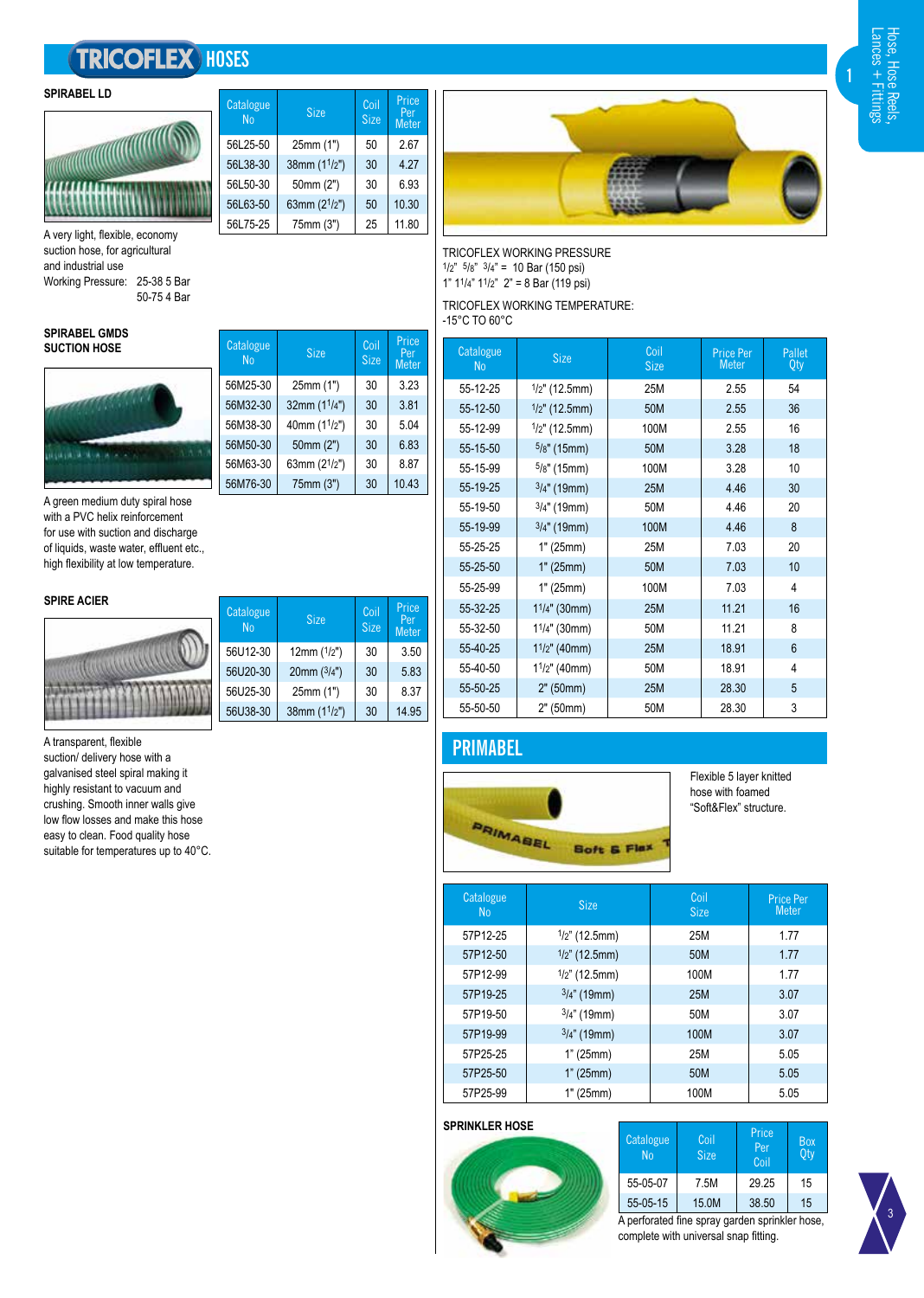# $+$  Fittings **Hose, Hose Reels,** Hose, Hose Reels, Lances + Fittings ances

**1**

# **CLAMPS & CLIPS HOSE TROLLEYS**

## **SINGLE BOLT SUPER CLAMPS**



Carbon steel construction, zinc and colour passivate finish for protection. Band edge rolled to prevent damage.

| Catalogue<br>N <sub>0</sub> | Hose<br>Diam<br>$0.D.$ mm | Price<br>£ |
|-----------------------------|---------------------------|------------|
| 24-00-19<br>i               | 17-19                     | 1.03       |
| 24-00-25                    | $23 - 25$                 | 1.06       |
| 24-00-28                    | 26-28                     | 1.11       |
| 24-00-31                    | 29-31                     | 1.15       |
| 24-00-35                    | 32-35                     | 1.44       |
| 24-00-39                    | 36-39                     | 1.50       |
| 24-00-43                    | 40-43                     | 1.55       |
| 24-00-47                    | 44-47                     | 1.92       |
| 24-00-51                    | 48-51                     | 1.93       |
| 24-00-55                    | 52-55                     | 1.97       |
| 24-00-59                    | 56-59                     | 2.06       |
| 24-00-63                    | 60-63                     | 2.08       |
| 24-00-67                    | 64-67                     | 2.59       |
| 24-00-73                    | 68-73                     | 2.60       |
| 24-00-79                    | 74-79                     | 2.85       |
| 24-00-85                    | 80-85                     | 2.85       |
| 24-00-91                    | 86-91                     | 3.07       |
| 24-00-97                    | 92-97                     | 3.11       |
| 24-00103                    | 98-103                    | 3.13       |
| 24-00112                    | 106-112                   | 3.14       |
| 24-00121                    | 113-121                   | 3.18       |
| 24-00130                    | 122-130                   | 3.50       |
| 24-00139                    | 131-139                   | 4.29       |
| 24-00148                    | 140-148                   | 4.34       |
| 24-00161                    | 149-161                   | 4.55       |
| 24-00174                    | 162-174                   | 4.84       |
| 24-00187                    | 175-187                   | 4.90       |
| 24-00213                    | 201-213                   | 5.57       |

# **PORTABLE/ MOUNTED REEL**



| <b>Catalogue</b><br><b>No</b> | Capacity     | Price<br>£. |
|-------------------------------|--------------|-------------|
| 52-00-12                      | 50M $1/2$ "  | 91.70       |
| 52-00-19                      | $30M$ $3/4"$ | 94.70       |

Portable hose reel made from epoxy coated steel tube, complete with steel bracket for wall mounting. 52-00-12 1/2" hose coupling 52-00-19 3/4" hose coupling

# **SMALL TROLLEY**



| <b>Catalogue</b><br>No | Capacity   | Price<br>£. |
|------------------------|------------|-------------|
| 52-02-12               | 100M 1/2"  | 121.00      |
| 52-02-19               | 70M $3/4"$ | 124.00      |

Hose trolley made from epoxy coated steel tube.

52-02-12  $1/2$ " hose coupling. 52-02-19  $3/4$ " hose coupling.

| Catalogue<br>N۵ | Capacity                     | Price |
|-----------------|------------------------------|-------|
| 52-04-19        | 100M 3/4" (150M 1/2") 202.50 |       |

Hose trolley made from epoxy coated steel tube, complete with metal stabilisers and standard 1/2" hose coupling.

# **JUBILEE CLIPS**



**MILD STEEL ZINC PLATED STAINLESS 18/8**

| Catalogue<br>N <sub>0</sub> | <b>Size</b> | 0 <sub>ld</sub><br><b>Size</b> | Diam.<br>mm | <b>Bag</b><br>Qty | Price<br>Per<br><b>Bag</b> | Catalogue<br>N <sub>0</sub> | Price<br>Per<br><b>Bag</b> |
|-----------------------------|-------------|--------------------------------|-------------|-------------------|----------------------------|-----------------------------|----------------------------|
| 23-00-12N                   | 12          | 000                            | $9.5 - 12$  | 25                | 16.23                      | 23-10-12N                   | 42.36                      |
| 23-00-16N                   | 16          | <b>MOO</b>                     | $11 - 16$   | 25                | 16.32                      | 23-10-16N                   | 42.59                      |
| 23-00-20N                   | 20          | OO                             | 13-20       | 25                | 16.56                      | 23-10-20N                   | 42.89                      |
| 23-00-22N                   | 22          | O                              | $16 - 22$   | 25                | 17.99                      |                             |                            |
| 23-00-25N                   | 25          | <b>OX</b>                      | 17-25       | 25                | 19.38                      | 23-10-25N                   | 53.39                      |
| 23-00-30N                   | 30          | 1A                             | $22 - 30$   | 25                | 20.57                      | 23-10-30N                   | 57.43                      |
| 23-00-35N                   | 35          | 1                              | 25-35       | 25                | 21.45                      | 23-10-35N                   | 59.26                      |
| 23-00-40N                   | 40          | 1X                             | $30 - 40$   | 25                | 22.33                      | 23-10-40N                   | 60.78                      |
| 23-00-50                    | 50          | 2A                             | 35-50       | 25                | 23.61                      | 23-10-50                    | 67.79                      |
| 23-00-55                    | 55          | $\overline{2}$                 | 40-55       | 25                | 24.50                      |                             |                            |
| 23-00-60                    | 60          | 2X                             | 45-60       | 25                | 25.95                      | 23-10-60                    | 74.48                      |
| 23-00-70                    | 70          | 3                              | 50-70       | 25                | 28.17                      | 23-10-70                    | 79.36                      |
| 23-00-80                    | 80          | 3X                             | 60-80       | 10                | 12.33                      | 23-10-80                    | 33.89                      |
| 23-00-90                    | 90          | $\overline{4}$                 | 70-90       | 10                | 13.03                      | 23-10-90                    | 35.22                      |
| 23-00100                    | 100         | 4X                             | 80-100      | 10                | 14.32                      | 23-10100                    | 36.71                      |
| 23-00120                    | 120         | 5                              | 90-120      | 10                | 16.31                      | 23-10120                    | 40.65                      |



Smaller sizes now in bags of 25



**STAINLESS STEEL TROLLEY**

| Catalogue<br>N۵ | <b>Capacity</b>      | Price  |
|-----------------|----------------------|--------|
| 52-06-12        | 100M 1/2" (70M 3/4") | 170.60 |

Hose trolley made from stainless steel tubing complete with standard 1/2" hose coupling.

**ALL CAPACITIES BASED ON TRICOFLEX HOSE WITH NO WATER IN THE HOSE**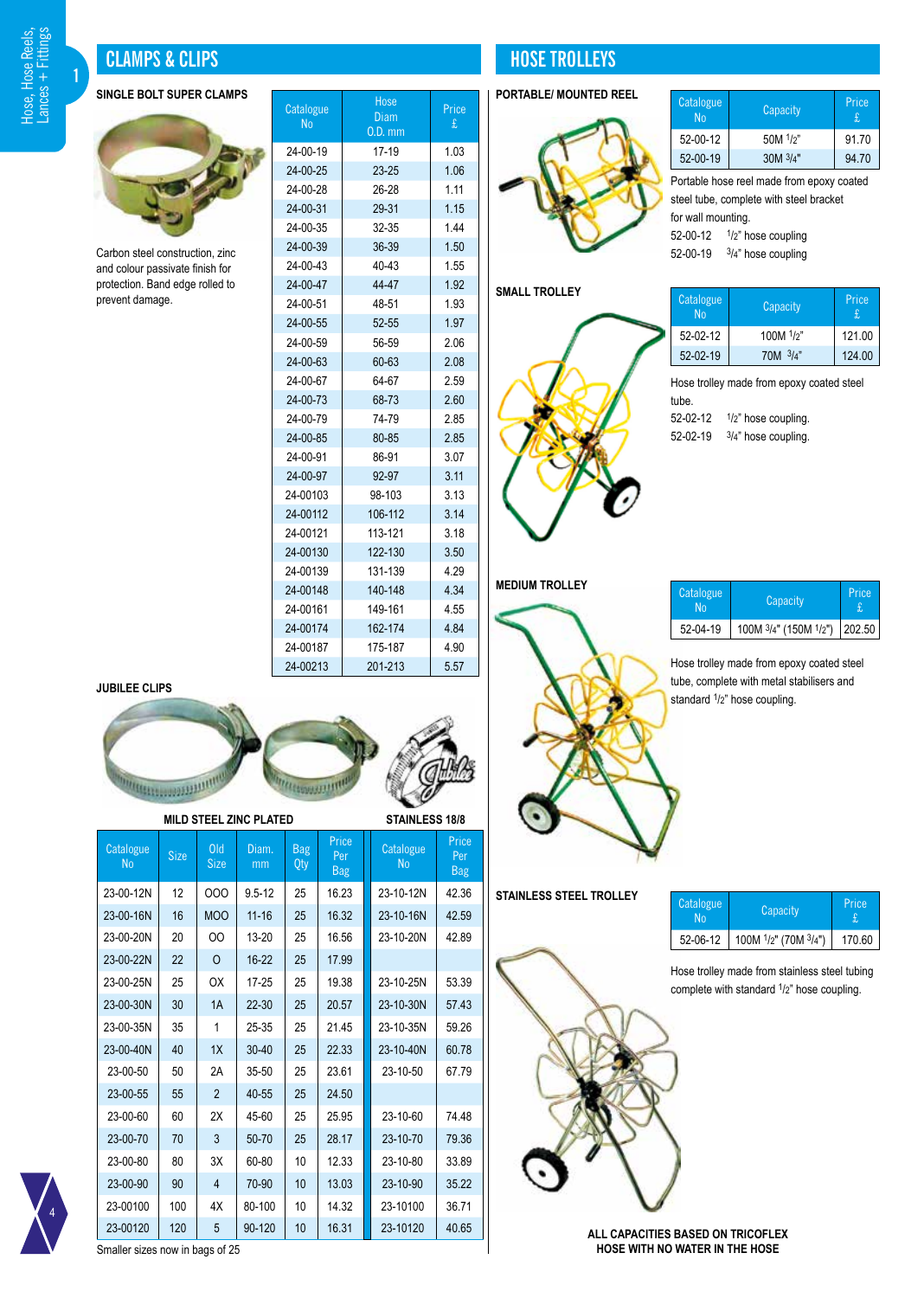**HOSE REELS**

# **PORTABLE MOUNTED REEL Address Continues In the United States Inc. 1 | LARGE REEL**



| Catalogue<br>No | Capacity | Price |
|-----------------|----------|-------|
| 52AG0513        | 50M 1/2" | 25.00 |

Portable hose reel made from galvanised steel frame and plastic reel.



| <b>Catalogue</b> | Capacity    | Price  |
|------------------|-------------|--------|
| 52AG2519         | 100M $3/4"$ | 179 20 |

Hose reel made from powder coated steel frame and drum with solid rubber coated wheels. Comes with  $3/4$ " brass elbow.

| SMALL REEL |  |
|------------|--|
|            |  |
|            |  |

| Catalogue | Capacity      | Price |
|-----------|---------------|-------|
| 52AG1012  | $60M$ $1/2$ " | 35.00 |

Hose reel made from galvanised steel frame with plastic drum & solid wheels. Comes with quick connector bayonet.



**HEAVY DUTY REEL**

| 52AG3025 | 120M 1"                                 | 368.40 |
|----------|-----------------------------------------|--------|
|          | Hose reel made from powder coated steel |        |

Catalogue Capacity Price<br>
No Capacity f

£

frame and drum with inflatable tyres. Comes with 1" brass elbow.

**MEDIUM REEL**



| Catalogue | Capacity                                               | Price. |
|-----------|--------------------------------------------------------|--------|
|           | 52AG1519   80M <sup>1</sup> /2" (50M <sup>3</sup> /4") | 60.20  |

Hose reel made from powder coated steel frame and drum with solid wheels. Comes with  $1/2$ " hose connector.





| Catalogue | Capacity | Price  |
|-----------|----------|--------|
| 52AG7019  | 80M 3/4" | 335.00 |

Hose reel made from AISI 304 stainless steel frame and drum with solid rubber coated wheels. Comes with  $3/4$ " brass elbow.

**MEDIUM REEL**



| Catalogue<br>N <sub>0</sub> | Capacity | Price  |
|-----------------------------|----------|--------|
| 52AG2019                    | 80M 3/4" | 158.00 |

Hose reel made from powder coated steel frame and drum with solid rubber coated wheels. Comes with 3/4" brass elbow.

# **SS LARGE REEL**

| Catalogue | Capacity    | Price  |
|-----------|-------------|--------|
| 52AG7519  | 100M $3/4"$ | 367.00 |

Hose reel made from AISI 304 stainless steel frame and drum with inflatable tyres. Comes with 3/4" brass elbow.



**ALL CAPACITIES BASED ON TRICOFLEX HOSE WITH NO WATER IN THE HOSE**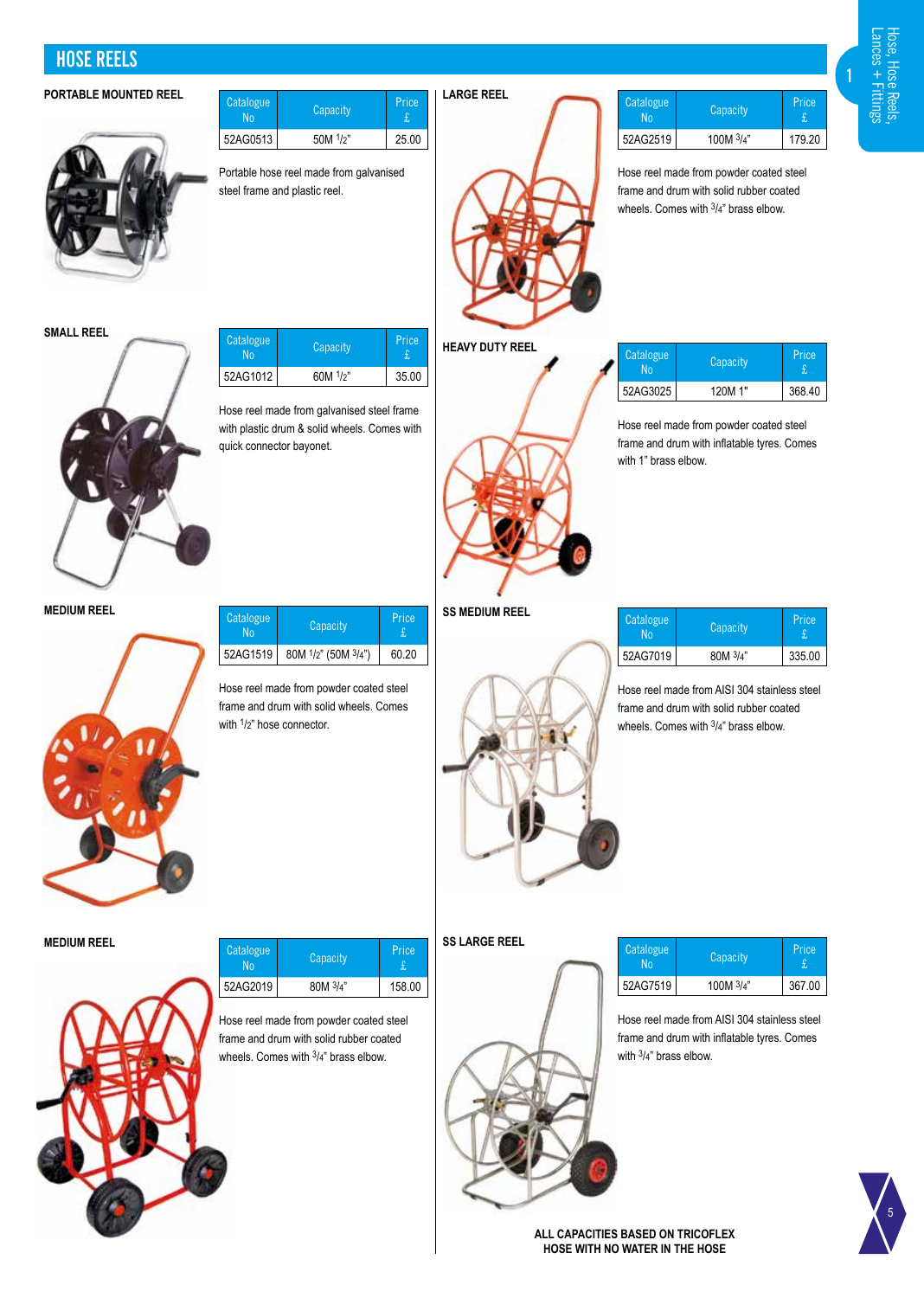6

**1**

# **HOSE TROLLEYS AND WALL MOUNTED REELS**

**PROFESSIONAL TROLLEY**

 $\sqrt{ }$ 

**MIDI TROLLEY**

| Catalogue<br>N۵ | Capacity           | Price  |
|-----------------|--------------------|--------|
| 52-08-25        | 80M 1" (120M 3/4") | 438.50 |

Heavy duty professional hose trolley made from coated steel section, complete with quick couplings and pneumatic tyres.

# **SPARE PARTS**

| Catalogue<br><b>No</b> | <b>Description</b>     | Price<br>£. |
|------------------------|------------------------|-------------|
| 52-08-HAN              | Replacement Handle     | 41.30       |
| 52-08-HU               | <b>Brass Swivel</b>    | 74.40       |
| 52-08-SR               | <b>Swivel Seal Kit</b> | 11.40       |
| 52-08-WH               | <b>Pneumatic Wheel</b> | 45.50       |

Catalogue No Capacity Price

52-08-20 80M 3/4" 361.70

Price<br>£

|   | Price<br>$\pounds$ |  |
|---|--------------------|--|
| e | 41.30              |  |
|   | 74.40              |  |
|   | 11.40              |  |

| Catalogue<br>Nο | Capacity      | Price  |
|-----------------|---------------|--------|
| 52-13-10        | $50M$ $1/2$ " | 133.00 |

A well engineered, wall mounted, tubular steel reel, with a powder coated finish and complete with  $1/2$ " hose connectors.

## **WALL MOUNTED SWIVEL**

**SMALL WALL MOUNTED**



| Catalogue<br>٦n | Capacity | Price  |
|-----------------|----------|--------|
| 52-25-10        | 50M 1/2" | 164.30 |

A well engineered, wall mounted, tubular steel reel, with swivel and locking action, complete with  $1/2$ " hose connectors.

| Catalogue | Capacity     | Price  |
|-----------|--------------|--------|
| 52-13-20  | 100M $1/p$ " | 180.60 |

A well engineered, wall mounted, tubular steel reel, with a powder coated finish and complete with 1/2" hose connectors.



**Heavy duty professional hose hanger for** direct fixing to inner or outer walls.



**ALL CAPACITIES BASED ON TRICOFLEX HOSE WITH NO WATER IN THE HOSE**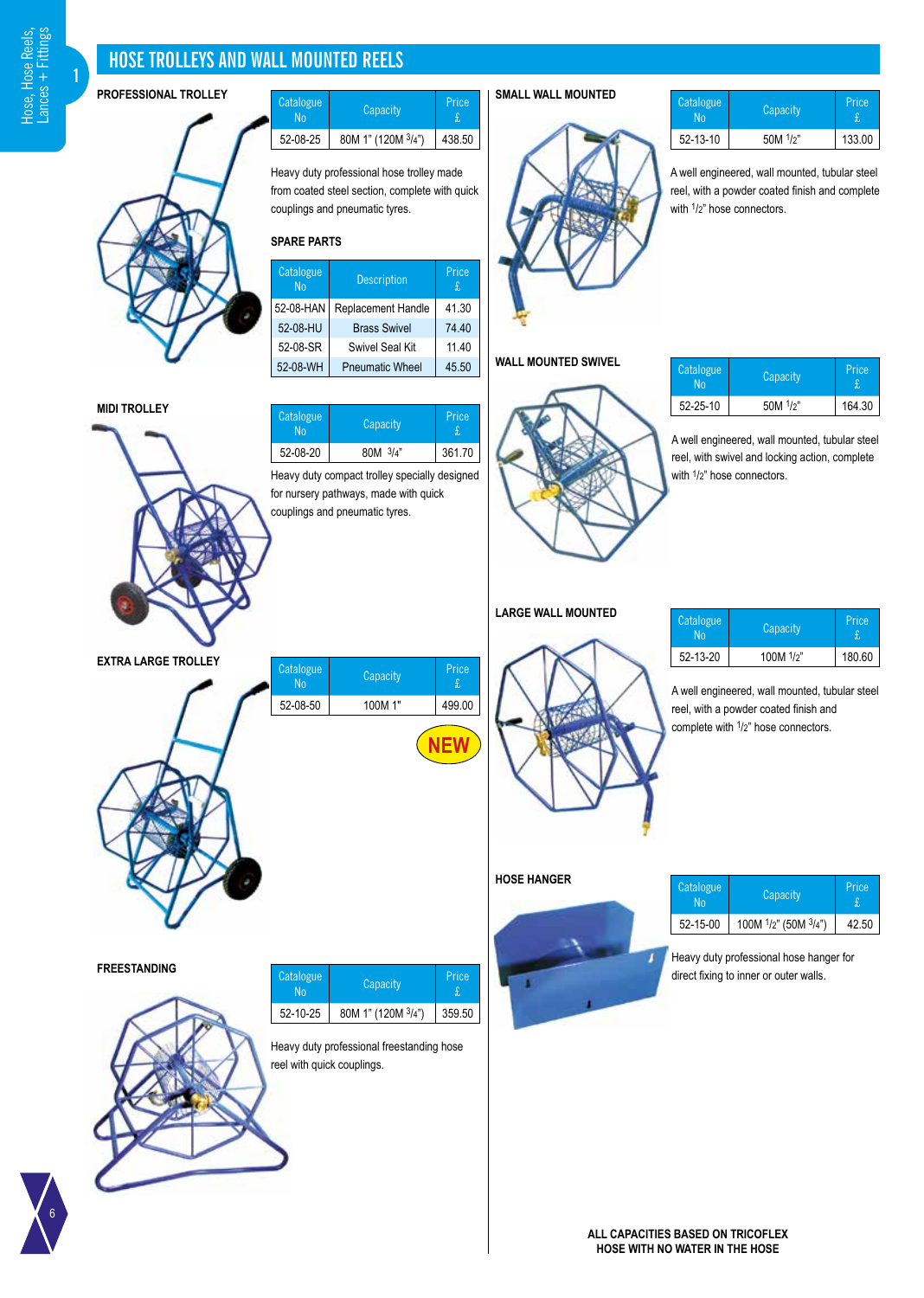





**SEALS FOR FEMALE QUICK** 

**COUPLINGS**





| Catalogue<br>N <sub>0</sub> | <b>BSP</b><br>"Male | Price<br>£ | Box<br>0ty |
|-----------------------------|---------------------|------------|------------|
| 13-70-06                    | 1/4"                | 2.60       | 240        |
| 13-70-10                    | 3/g''               | 3.10       | 230        |
| 13-70-12                    | $1/p$ "             | 2.50       | 220        |
| 13-70-19                    | 3/4"                | 2.62       | 230        |
| 13-70-25                    | 1"                  | 2.69       | 190        |
| 13-70-32                    | $1^{1}/4$ "         | 3.34       | 170        |
| 13-70-40                    | 11/2"               | 4.18       | 140        |

| Catalogue<br>N <sub>0</sub> | <b>BSP</b><br>"Female | Price<br>£. | <b>Box</b><br><b>Qty</b> |
|-----------------------------|-----------------------|-------------|--------------------------|
| 13-60-10                    | 3/g''                 | 2.75        | 230                      |
| 13-60-12                    | 1/p''                 | 2.58        | 210                      |
| 13-60-16                    | $5/s$ "               | 3.15        | 200                      |
| 13-60-19                    | 3/4"                  | 2.58        | 200                      |
| 13-60-22                    | 7/s''                 | 275         | 200                      |
| 13-60-25                    | 1"                    | 2.69        | 170                      |
| 13-60-32                    | 11/4"                 | 3.83        | 120                      |
| 13-60-40                    | $1^{1/2"$             | 4.66        | 120                      |
|                             |                       |             |                          |

| <b>Catalogue</b> |      | Price | <b>Box</b> |
|------------------|------|-------|------------|
| 13-80-00         | CAP. | 270   | 230        |

| Catalogue<br>No. |      | Price | Box |
|------------------|------|-------|-----|
| 13-90-00         | SEAL | 0.27  | 600 |



| <b>Catalogue</b><br>No |                         | Price | Box |
|------------------------|-------------------------|-------|-----|
| 13-95-10               | Y WITH<br><b>VALVES</b> | 64.70 | 20  |

| <b>Catalogue</b><br><b>No</b> | <b>BSP</b><br>"Female | Price<br>£. | <b>Box</b><br>Oty |
|-------------------------------|-----------------------|-------------|-------------------|
| 13-60S12                      | $1/p$ "               | 0.24        | 200               |
| 13-60S19                      | 3/4"                  | 0.24        | 200               |
| 13-60S25                      | 1"                    | 0.31        | 200               |
| 13-60S32                      | $1^{1}/4$ "           | 0.60        | 200               |
| 13-60S40                      | $1^{1/2"$             | 0.67        | 200               |

# **HOSE CONNECTORS BRASS HOSE FITTINGS**





**HEAVY DUTY**







**SPARE LEATHER WASHERS**



| Catalogue<br>No | <b>BSP</b><br>"Male | Hose<br><b>Diam</b> | Price<br>£ |
|-----------------|---------------------|---------------------|------------|
| 08-50-11        | 1/p''               | $1/p$ "             | 141        |
| 08-50-21        | 3/4"                | 1/p''               | 1.63       |
| 08-50-22        | 3/4"                | 3/4"                | 1.80       |
| 08-50-32        | 1"                  | 3/4"                | 2.35       |
| 08-50-33        | 1"                  | 1"                  | 3.77       |
|                 |                     |                     |            |

| Catalogue<br>N <sub>0</sub> | <b>BSP</b><br>"Female | Hose<br>Diam | Price<br>£ |
|-----------------------------|-----------------------|--------------|------------|
| 08-70-11                    | $1/p$ "               | 1/p''        | 1.60       |
| 08-70-21                    | 3/4"                  | 1/2          | 249        |
| 08-70-22                    | 3/4"                  | 3/4"         | 2.69       |
| 08-70-32                    | 1"                    | 3/4"         | 3.30       |
| 08-70-33                    | 1"                    | 1"           | 3.50       |

| Catalogue<br>No | <b>BSP</b><br>"Male | Hose<br>Diam | Price<br>£ |
|-----------------|---------------------|--------------|------------|
| 08-10-00        | 1/4"                | 1/4"         | 1.10       |
| 08-10-01        | 3/g''               | 3/g''        | 1.45       |
| 08-10-02        | 1/4"                | 3/g''        | 1.10       |
| 08-10-11        | $1/p$ "             | $1/p$ "      | 243        |
| 08-10-12        | $1/p$ "             | 3/4"         | 4.00       |
| 08-10-21        | 3/4"                | 1/p''        | 3.26       |
| 08-10-22        | 3/4"                | 3/4"         | 3.79       |
| 08-10-23        | 3/4"                | 1"           | 4.62       |
| 08-10-32        | 1"                  | 3/4"         | 5.30       |
| 08-10-33        | 1"                  | 1"           | 5.98       |
| 08-10-44        | 11/4"               | 11/4"        | 9.50       |
| 08-10-55        | 11/2"               | 11/2"        | 15.00      |
| 08-10-66        | ን"                  | ን"           | 21.55      |



| Catalogue<br>N <sub>0</sub> | <b>BSP</b><br>"Male | Hose<br>Diam | Price<br>£ |
|-----------------------------|---------------------|--------------|------------|
| 08-35-11                    | 1/p''               | $1/p$ "      | 2.67       |
| 08-35-22                    | 3/4"                | 3/4"         | 3.67       |
| 08-35-33                    | 1"                  | 1"           | 4.62       |
| 08-35-55                    | $1^{1/2"$           | 11/p''       | 12.41      |
| 08-35-66                    | 2"                  | 2"           | 18.13      |
| 08-35-88                    | 3"                  | 3"           | 37.66      |





**1**

**NEW**

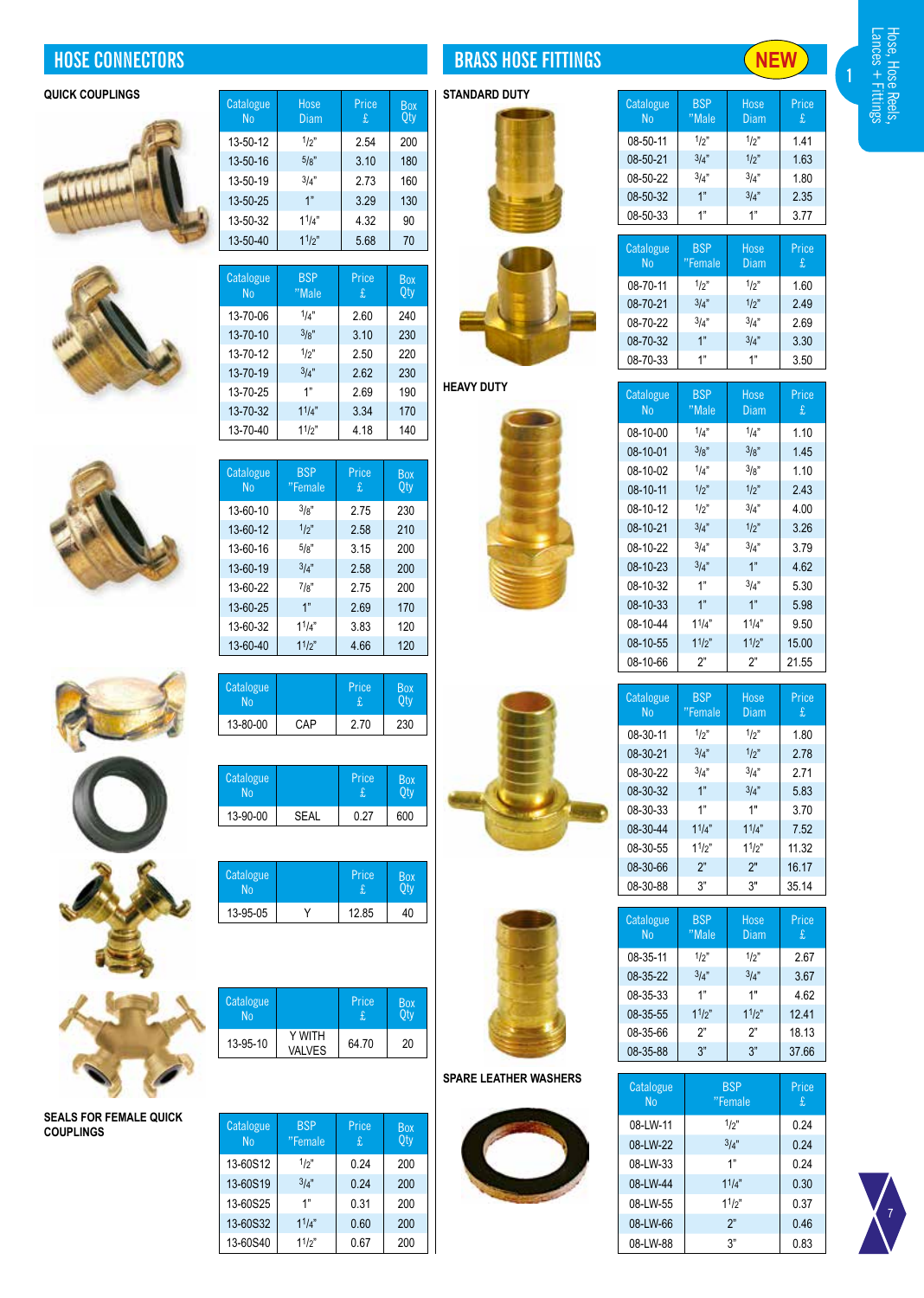**1**

# **BRASS QUICK CONNECTORS & VALVES**

**Catalogue** No

Catalogue No

**Catalogue** 

**Catalogue** 

**Catalogue** 

**Catalogue** No

**BSP** Female

 $03-10-12$   $1/2$ " 2.15 250  $03-11-19$   $3/4$ " 2.15 200 03-12-25 1" 3.42 150

> BSP Male

**BSP Male** 

03-33-19  $\frac{3}{4}$ " 6.44 100

Hose Diam.

Hose Diam.

Hose Diam.

03-60-12 1/2" 4.79 100  $03-61-19$   $3/4$ " 6.19 70

 $03-35-12$   $1/2$ " 6.89 100  $03-36-19$   $3/4$ " | 7.84 | 100

 $03-30-12$   $1/2$ " 5.79 100  $03-31-19$   $3/4$ " 6.95 100

03-20-12 1/2" 2.03 250  $03-21-19$   $3/4$ " | 2.08 | 250

Price

Price £

Price £

Price £

Price £

Price £

Box Qty

Box Qty

Box Qty

Box Qty

Box Qty

Box Qty

# **THREADED TAP CONNECTOR**



**MALE ADAPTOR**



**MALE CONNECTOR**



**HOSE TO BAYONET CONNECTOR**



**HOSE CONNECTOR with SHUT OFF VALVE**



**HOSE TO HOSE CONNECTOR**

**HOSE COUPLER**

**REVOLVING ELBOW**

**HOSE CONNECTOR with QUICK COUPLER**

8



**Catalogue** No Hose Diam. Price Box Qty 03-40-12 | ALL | 2.52 | 200

| <b>Catalogue</b><br>No | <b>BSP</b><br>Female | Price | Box |
|------------------------|----------------------|-------|-----|
| 03-13-19               | 3/4"                 | 6.89  | 100 |

| Catalogue<br>N <sub>0</sub> | Hose<br>Diam. | Price<br>£. | Box<br>0t\ |
|-----------------------------|---------------|-------------|------------|
| 03-86-12                    | 1/p''         | 5.50        | 100        |
| 03-87-19                    | 3/4"          | 6.25        | 100        |

**2 WAY QUICK CONNECTOR**

**2 WAY BSP CONNECTOR**



| Catalogue | RSP<br><b>Female</b> | Price | Box |
|-----------|----------------------|-------|-----|
| 03-90-19  | $3/\lambda$ "        | 1742  | 30  |

**Catalogue** BSP Female **Price** Box Qty  $03-91-19$   $3/4$ " 17.42 30





| <b>Catalogue</b><br>N <sub>0</sub> | <b>BSP</b><br>Female | Price<br>£ | Box |
|------------------------------------|----------------------|------------|-----|
| 03-92-19                           | 3/4"                 | 30.61      | 15  |
|                                    |                      |            |     |

**2 WAY BSP CONNECTOR**



| <b>Catalogue</b><br>N٥ | <b>BSP</b><br><b>Female</b> | Price | Box |
|------------------------|-----------------------------|-------|-----|
| 03-92-10               | $3/a$ "                     | 20.98 | 20  |

| <b>BRASS MANIFOLD</b> |
|-----------------------|



| <b>Catalogue</b><br>No | <b>Size</b><br><b>BSP</b> | Price |
|------------------------|---------------------------|-------|
| 03M02-10               | 1"                        | 26.50 |

**2 WAY MANIFOLD**



| Catalogue | <b>Size</b><br><b>RSP</b> | Price |
|-----------|---------------------------|-------|
| 03M02-11  | 4"                        | 15.90 |

**3 WAY MANIFOLD**

**CAP**





| Catalogue | <b>Size</b><br><b>RSP</b> | Price |
|-----------|---------------------------|-------|
| 03M02-12  | 4"                        | 29.60 |

| Catalogue | <b>Size</b><br>RSP | Price |
|-----------|--------------------|-------|
| 03M02-18  | 4"                 | 320   |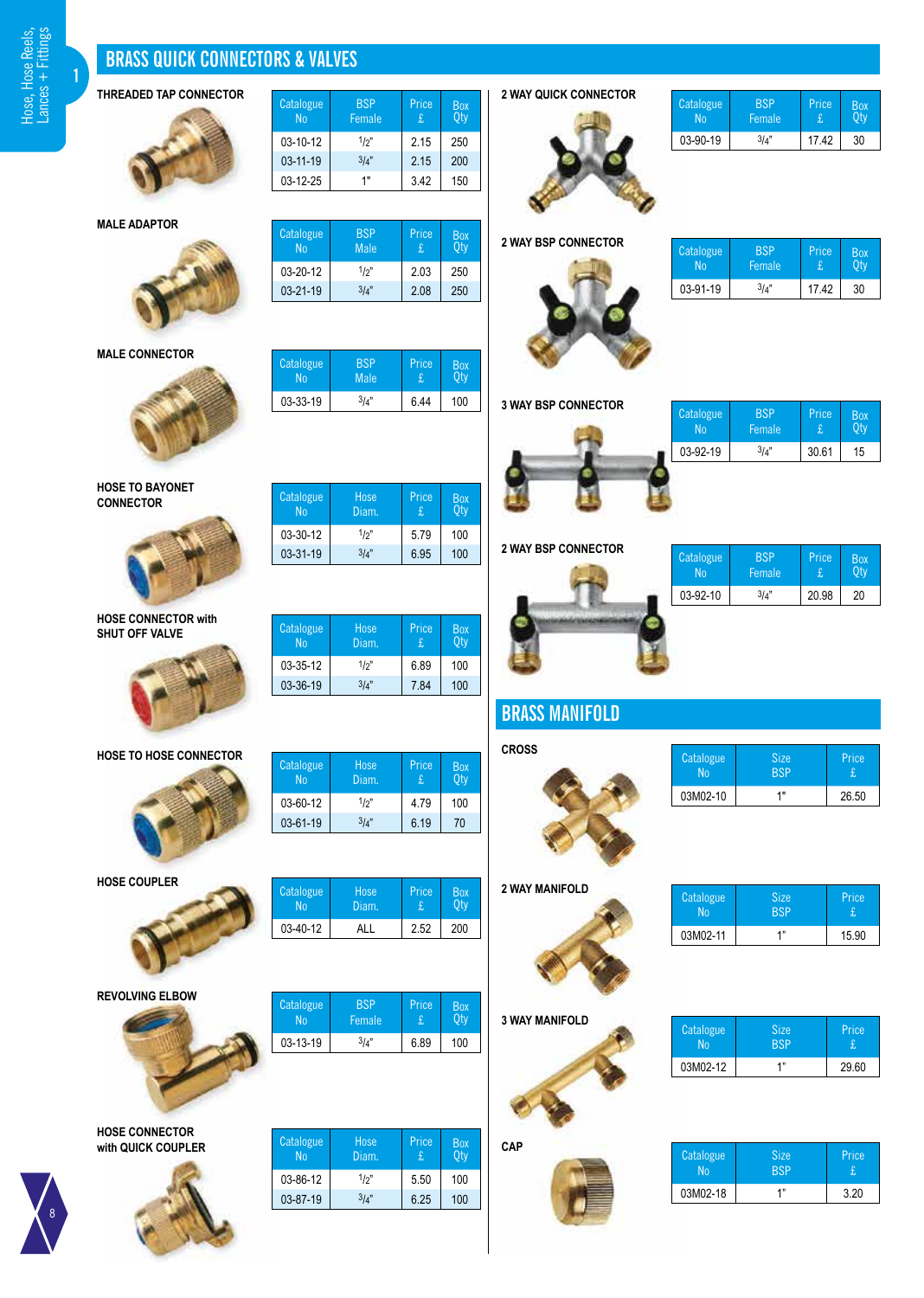# **BRASS MANIFOLD FITTINGS ORIGINAL GEKA**







**M/F CONNECTOR**



**F/F CONNECTOR**





**M/F VALVE**



**F/F VALVE**



# **DIAMOND QUICK FITTINGS**

**THREADED TAP CONNECTOR**



**HOSE TO BAYONET CONNECTOR**





**Catalogue** No

**HOSE TO HOSE CONNECTOR**



**HOSE CONNECTOR C/W VALVE**



| <b>M/F ELBOW</b> | Catalogue      | <b>Size</b> | Price | <b>QUICK COUPLINGS</b> |
|------------------|----------------|-------------|-------|------------------------|
|                  | N <sub>0</sub> | <b>BSP</b>  | t     |                        |
|                  | 03M02-13       | 4 11        | 12.30 |                        |
|                  |                |             |       |                        |
| <b>FIF FLOOM</b> |                |             |       |                        |

| Catalogue<br>Nn | <b>Size</b><br><b>BSP</b> | Price |  |
|-----------------|---------------------------|-------|--|
| 03M02-14        | 4 II                      | 14.50 |  |
|                 |                           |       |  |

| Catalogue, | <b>Size</b> | Price |
|------------|-------------|-------|
| <b>No</b>  | <b>BSP</b>  | t     |
| 03M02-15   | 1"          | 9.60  |

| Catalogue<br>No. | <b>Size</b><br><b>BSP</b> | Price |
|------------------|---------------------------|-------|
| 03M02-16         | 1"                        | 10.60 |

| Catalogue<br>N <sub>0</sub> | <b>Size</b><br><b>BSP</b> | Price<br>£  |
|-----------------------------|---------------------------|-------------|
| 03M02-20                    | $1" \times 1"$            | 4.50        |
| 03M02-21                    | $1" \times 3/4"$          | 4.50        |
|                             |                           |             |
| Catalogue<br>N <sub>0</sub> | <b>Size</b><br><b>BSP</b> | Price<br>£. |
| 03M02-25                    | 1"                        | 15.90       |
|                             |                           |             |

| Catalogue | <b>Size</b> | Price |
|-----------|-------------|-------|
| <b>No</b> | <b>BSP</b>  | £     |
| 03M02-26  | 1 "         | 15.90 |





| Hose<br>Diam. | Price<br>£. |  |
|---------------|-------------|--|
| 1/2"          | 2.65        |  |
| 3/4"          | 3.65        |  |
|               |             |  |
|               |             |  |

| Catalogue<br><b>No</b> | Hose<br>Diam. | Price<br>£. |
|------------------------|---------------|-------------|
| 04-22-70               | $1/p$ "       | 1.98        |
| 04-22-71               | 3/a''         | 2.34        |

| <b>Catalogue</b><br>No | Hose<br>Diam. | Price.<br>£. |
|------------------------|---------------|--------------|
| 04-22-82               | $1/p$ "       | 3.35         |
| 04-22-83               | 3/a''         | 4.10         |
|                        |               |              |

# m



| Catalogue<br>N <sub>0</sub> | Hose<br>Diam. | Price<br>£ |
|-----------------------------|---------------|------------|
| 10-50-10                    | 3/s''         | 4.00       |
| 10-50-12                    | $1/p$ "       | 4.00       |
| 10-50-16                    | 5/s"          | 4.22       |
| 10-50-19                    | 3/4"          | 4.27       |
| 10-50-25                    | 1"            | 5.05       |
|                             |               |            |

| Catalogue<br>N <sub>0</sub> | <b>BSP</b><br>"Female | Price<br>£ |
|-----------------------------|-----------------------|------------|
| 10-60-12                    | 1/p''                 | 3.85       |
| 10-60-19                    | 3/4"                  | 3.92       |
| 10-60-22                    | 7/8"                  | 4.85       |
| 10-60-25                    | 1"                    | 3.93       |

| Catalo<br><b>Nc</b> |
|---------------------|
| $10 - 70$           |
| $10 - 70$           |
| $10 - 70$           |
|                     |

| Catalogue<br>N <sub>0</sub> | <b>BSP</b><br>"Male | Price<br>£ |
|-----------------------------|---------------------|------------|
| 10-70-12                    | $1/p$ "             | 3.71       |
| 10-70-19                    | 3/4"                | 374        |
| 10-70-25                    | 1"                  | 3.87       |

| ۸<br>¥ |  |
|--------|--|
|        |  |
|        |  |
|        |  |
|        |  |

| Catalogue<br><b>No</b>                            | Price<br>£. |  |
|---------------------------------------------------|-------------|--|
| 10-80-00                                          | 347         |  |
| <b>END PLUG FITS ALL BRASS</b><br>QUICK COUPLINGS |             |  |

| Catalogue<br><b>No</b>                        | Price<br>£. |
|-----------------------------------------------|-------------|
| 10-90-00                                      | 0.34        |
| <b>SEAL FITS ALL BRASS</b><br>QUICK COUPLINGS |             |

| <b>Catalogue</b><br><b>No</b> | <b>BSP</b><br>"Male | Price<br>£. |
|-------------------------------|---------------------|-------------|
| 10-97-00                      | 3/4"                | 21.92       |
| <b>WATER STOP</b>             |                     |             |

# **SPRAY NOZZLES**



|   | To Fit<br>Hose | <b>Nozzle</b><br><b>Size</b> | Price<br>£. |
|---|----------------|------------------------------|-------------|
| ┫ | $1/2$ "        | 5 <sub>mm</sub>              | 18.60       |
| ┫ | 3/4"           | 7 <sub>mm</sub>              | 24.95       |
| ┫ | 1"             | 8mm                          | 51.50       |



**1**

ce









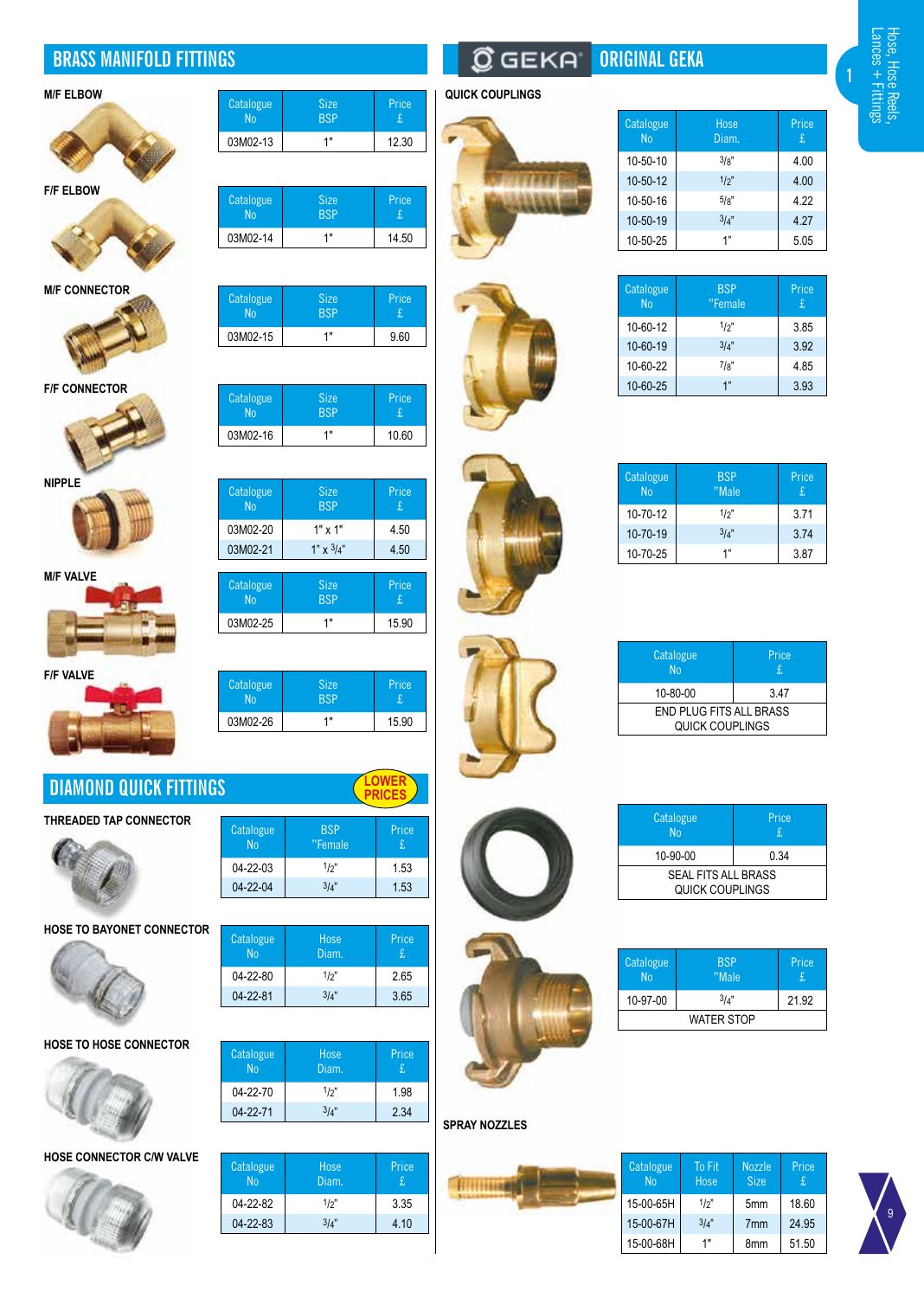**1**

# **LANCES**

# **PROFESSIONAL LANCES INDUSTRIAL SPRAY PISTOL**

# **TRIGGER LANCE**

**2 Settings** 1) Fine Spray 2) Full Flow - up to 39 l/min at 6 Bar



| Catalogue<br>$N_0$ | Price  |
|--------------------|--------|
| 15-10-00           | 118.20 |
|                    |        |

134

## **METAL "SOFT RAIN" LANCE**

**GEKA Trigger Lance with**

т. **Security** 



## **GEKA "SOFTRAIN"**

Comes complete with metal valve and rose giving an output of 51 l/n at 6 Bar.

19mm Aluminium lance Outlet: Threaded 3/4" Male

| nin | Catalogue<br>N <sub>0</sub> | Length            | Price<br>£. |
|-----|-----------------------------|-------------------|-------------|
|     | 15-20-04                    | 40cm              | 31.60       |
|     | 15-20-00                    | 60cm              | 33.60       |
|     | 15-20-09                    | 90cm              | 36.00       |
|     | 15-20-12                    | 120 <sub>cm</sub> | 39.40       |
|     |                             |                   |             |

# **PLASTIC "SOFT RAIN" LANCE**



**GEKA "SOFTRAIN"** Comes complete with plastic valve and rose giving an output of 47 l/min at 6 Bar.

**Catalogue** Price 19mm Aluminium lance - 60cm long Outlet: Threaded 3/4"" Male

| Catalogue | Price |
|-----------|-------|
| 15-25-00  | 27.00 |

## **GEKA GARDENING LANCE**



Comes complete with adjustable valve. Compatible with quick connectors on Page 8. 34 l/min at 3 Bar

| <b>Catalogue</b><br>N <sub>0</sub> | Length           | Price<br>£. |
|------------------------------------|------------------|-------------|
| 15-20G02                           | 20 <sub>cm</sub> | 39.00       |
| 15-20G06                           | 60cm             | 42.00       |

# **TELESCOPIC LANCE**

|                                                                                                                                   |                 | $135^\circ$ |              |
|-----------------------------------------------------------------------------------------------------------------------------------|-----------------|-------------|--------------|
| <b>GEKA Telescopic Lance</b><br>Extendable from 1.6M to 2.8M<br>giving an output of 51 I/min at<br>6 Bar.<br>19mm Aluminium lance |                 | 35°         |              |
| Outlet: Threaded 3/4" Male                                                                                                        | Catalogue<br>No | Angle       | Price.<br>£. |
|                                                                                                                                   | 15-65-00        | $135^\circ$ | 104.20       |
|                                                                                                                                   | 15-60-00        | 35°         | 104.20       |



| Catalogue<br>N٥ | Price |
|-----------------|-------|
| 15-42-00        | 45.00 |

Rubber coated Adjustable Spray Max Temp: 50°C<br>Max Pressure: 24 Bar Max Pressure:<br>Inlet:  $1/2$ " Female BSP

# **VALVES FOR GEKA LANCES**



| Catalogue<br><b>No</b> | Price<br>£. |  |
|------------------------|-------------|--|
| 15-21-50               | 6.30        |  |
| Male Thread 3/4"       |             |  |
| Female Thread 3/4"     |             |  |

**PLASTIC**



| Catalogue<br>N <sub>0</sub>            | Price<br>£. |  |
|----------------------------------------|-------------|--|
| 15-25-50                               | 3.00        |  |
| Male Thread 3/4"<br>Female Thread 3/4" |             |  |

# **NIPPLES FOR GEKA LANCES**

**For Connecting Roses and Nozzles to Spray Lances**



| Catalogue<br>N <sub>0</sub> | Price<br>£. |
|-----------------------------|-------------|
| 15-M3-M3                    | ჩ 40        |
| Male Thread 3/4"            |             |
| Male Thread 3/4"            |             |



| Catalogue<br><b>No</b> | Price<br>£. |  |
|------------------------|-------------|--|
| 15-M3-M1               | 13.00       |  |
| Male Thread 3/4"       |             |  |
| Male Thread M11        |             |  |
|                        |             |  |

15-21-80 12.00

Price

1.30

Price

# **SPARES FOR GEKA LANCES**

| <b>LANCE FILTER/GAUZE</b> | Catalogue<br>N <sub>0</sub> |  |
|---------------------------|-----------------------------|--|
|                           | 15-21-20                    |  |
|                           |                             |  |
| <b>LANCE HANDLE</b>       | Catalogue<br><b>No</b>      |  |

| 10 |
|----|
|    |
|    |